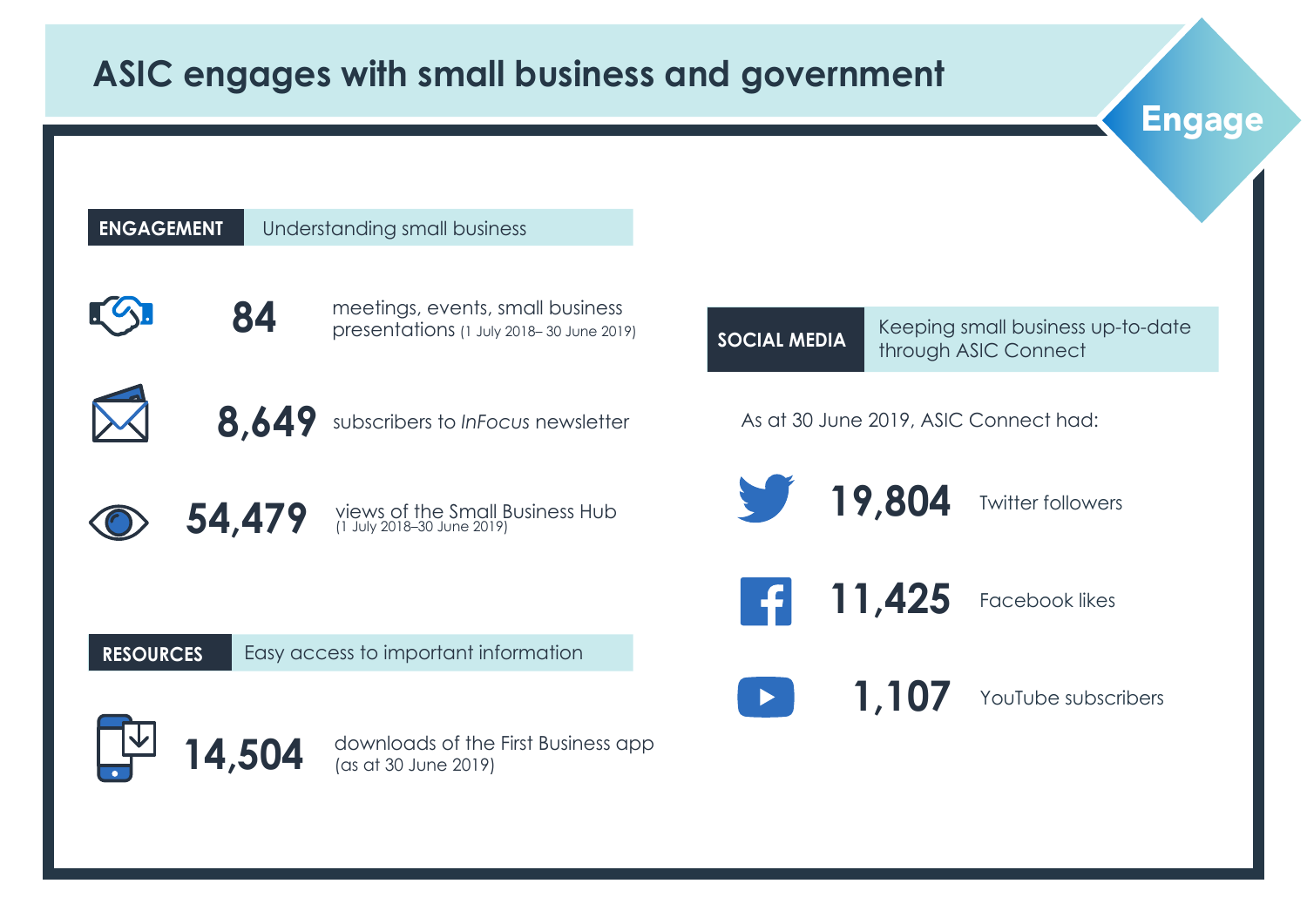# **ASIC assists small business**

**RESULTS FOR 1 JULY 2018 – 30 JUNE 2019** 

Assist

**96% of all companies and businesses registered with ASIC are considered small businesses, with fewer than 20 employees**